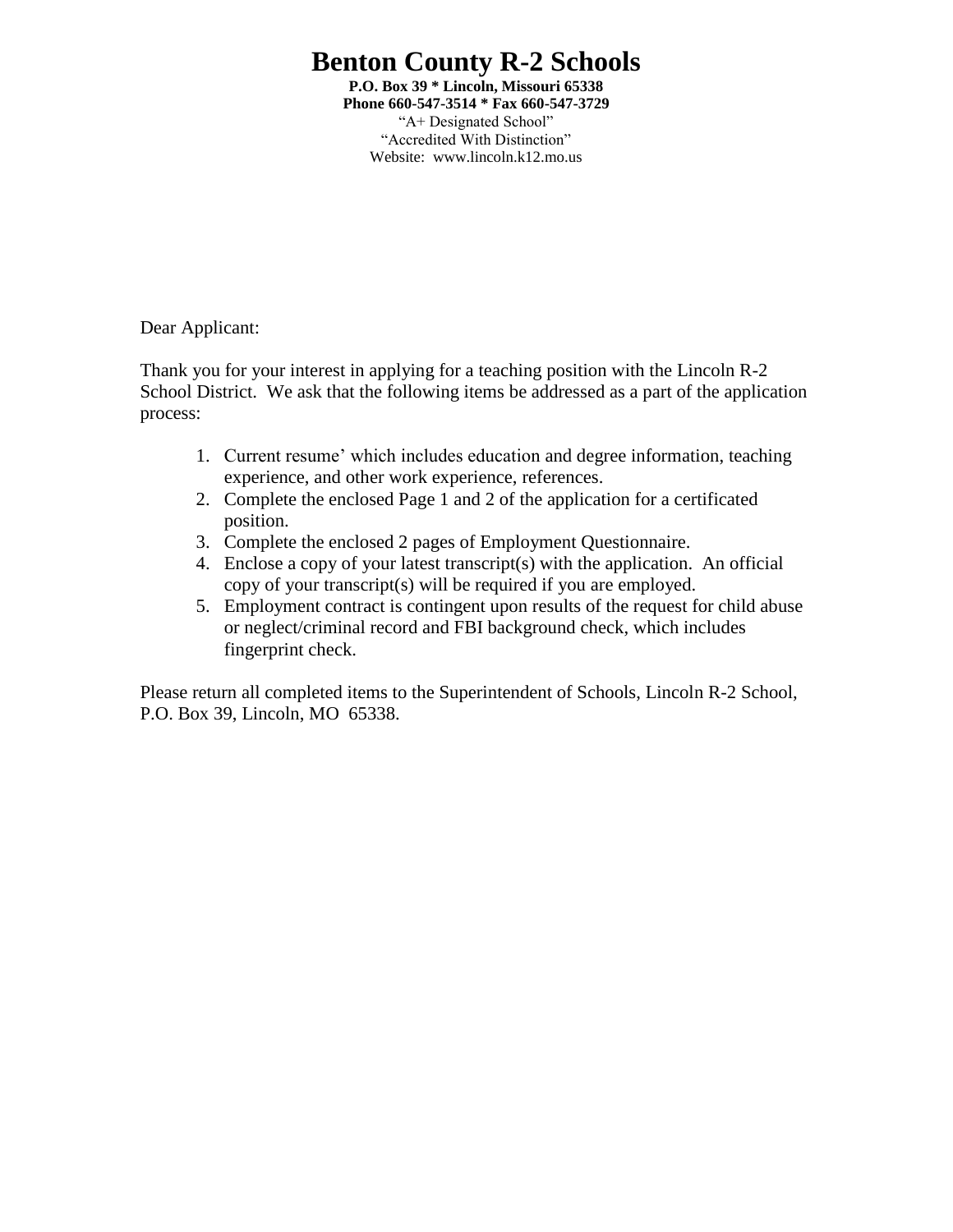#### LINCOLN R-2 SCHOOL DISTRICT LINCOLN, MISSOURI

#### APPLICATION FOR A CERTIFICATED POSITION

The School District considers applicants for all positions without regard to race, color, religion, sex, national origin or disability. If you have a disability or handicap which may require accommodation for you to participate in our application process (including filling out this form, interviewing or any other pre-employment procedure or requirement), please make us aware of any accommodation you feel is necessary. If you have any inquires, complaints or concerns about any pre-employment procedure or requirement, including completing this application, or about the District policy of non-discrimination, you may contact the Superintendent of Schools at Lincoln R-2 School, P.O. Box 39, Lincoln, MO 65338, 660-547-3514.

All applicants are expected to answer all questions on this application. Answer "none" or "not applicable" where necessary.

Date  $\Box$ 

| <b>Last Name</b>                                            | <b>First Name</b> |           | Middle Name |
|-------------------------------------------------------------|-------------------|-----------|-------------|
| Other names that may appear on your transcripts or records: |                   |           |             |
| Social Security Number _________ - _______ - _______        |                   |           |             |
| <b>Street</b>                                               | City              | State     | Zip         |
|                                                             |                   |           |             |
| <b>Street</b>                                               | City              | State Zip |             |
|                                                             |                   |           |             |
|                                                             |                   |           |             |